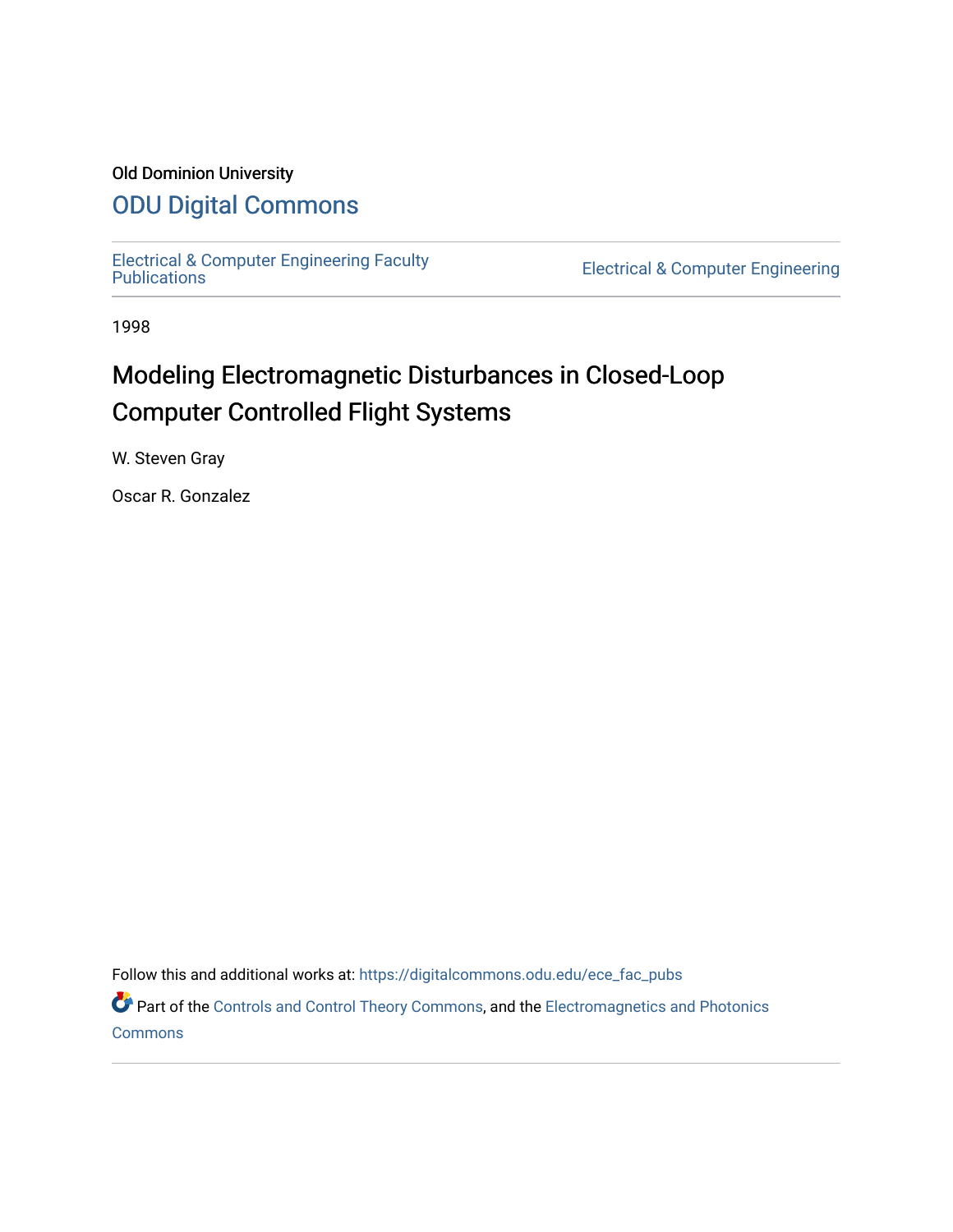# Modeling Electromagnetic Disturbances in Closed-Loop Computer Controlled Flight Systems

# W. Steven Gray Oscar González

Department **of** Electrical and Computer Engineering Old Dominion University **Norfolk, VA 23529-0246** 

### **[gray9ece.odu.edu](http://gray9ece.odu.edu) [gonzalez9ece.odu.edu](http://gonzalez9ece.odu.edu)**

#### **Abstract**

High intensity electromagnetic radiation has been demonstrated to be a source of *computer upsets* in commercially available digital flight control systems. In this paper we introduce an electromagnetic disturbance model which can be used for stability analysis and augmentation of any such digitally implemented control law. The model is composed of a Markovian exosystem supplying radiation *events* to a discrete time jump linear system which models how the radiation interferes with the nominal operation of the closed-loop system. We discuss how this model can be used to characterize stability and how it can be parameterized and validated in an experimental setting.

# **1 Introduction**

With the introduction of fly-by-wire systems in civilian aviation, the problem of designing, implementing, testing and certifying highly reliable computer control systems has become a major challenge to the industry and the FAA [5, 16]. Aside from the usual problems of plant uncertainty, sensor and actuator failures, and environmental uncertainties, avionic systems are also subject to electromagnetic disturbances from both natural and man-made sources **[ll].** Such electromagnetic disturbances *can* introduce transient signals on analog sensor and actuator lines, change data values on digital input-output buses, or even produce logic changes in the CPU **(see [2, 3, 111** and the references therein). The result of these so called *computer upsets* is the introduction of some degree of degradation in the quality of the control signal ranging from a perturbation error over a few sample peri**ods** to a permanent error mode or computer failure. While the area of fault tolerant computing is a well established field of study, the classical focus has been on either compensating for sensor and actuator failures, detecting and/or correcting for abrupt changes in the plant due to subsystem failure **or** developing methods for incorporating redundancy to protect against wide scale computer failure [6, 7, 15]. In the worst

case scenario, electromagnetic disturbances are capable of introducing all three types of failures, but the more likely situation is where intermittent or transient errors are introduced into the control calculation. While they may not cause an immediate failure of the system, these disturbances still *can* have some aggregate effect on closed-loop stability. This problem has received significantly less attention theoretically and experimentally, but it is no less important in ensuring controller reliability.

The main approaches addressing this problem to date fall into three general categories: improved shielding for the sensor/actuator lines and flight computers, control law enhancement, and fault detection (for isolation and correction). The latter two approaches are currently in an *analysis* phase; design methodologies are largely nonexistent or ad hoc. In this paper we take a first step toward developing a design methodology by considering how to model an electromagnetic disturbance with the specific intent of using this model for stability augmentation. Implicit in the approach taken here is the assumption that the upset condition is mild enough to prevent the system from going into a permanent error mode. Hence, the error in the control signal **as** a result of electromagnetic interference might be modeled **as** a structural perturbation of the ideal control law, an additive noise disturbance to the ideally computed control law, or perhaps some combination of both. The most comprehensive approach to this problem appears in *[8,* **141. (A** somewhat related continuoustime problem appears in **[12].)** In this work the upset/non upset condition is modeled using a Markovchain derived by assuming that the arrival times of the interference have a Poisson distribution and the durations of each disturbance have **an** exponential distribution. (The probability of two events overlapping is tacitly taken to be zero.) When the upset state is entered, a *stochastic* perturbation to the control law is introduced into the closed-loop system. The **aggre**gate model becomes a homogeneous stochastic linear difference equation for which the mean dynamics are computed and a stability analysis is performed.

Using a Markov-chain to switch between a **set** of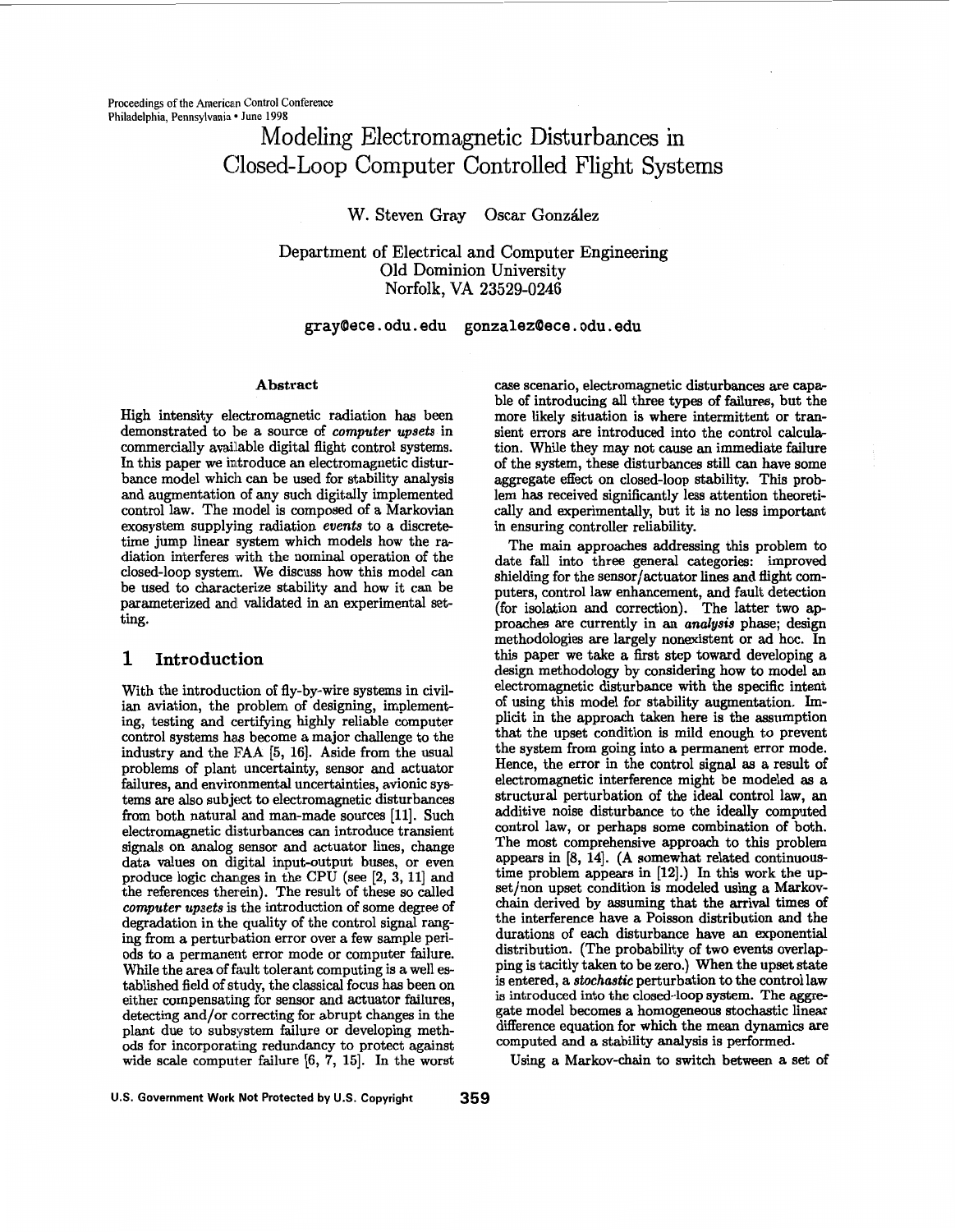linear closed-loop models is not a new concept in fault tolerant computing. These so-called *jump linear* **sys***tems* and their stability properties have been studied by several researchers *(see,* for example, **[4,9,12,13]).**  An obvious problem in using these models **is** deriving estimates for and/or validating the state and transition probabilities, especially if these parameters are both environment and system dependent. An even more difficult problem for this application is determining a model that accurately reflects the way the disturbance interferes with the normal operation *of*  the system, i.e., the nature of the perturbation to the control signal. The complexity of the typical flight control system makes it impossible to derive such a model from physical principles. Furthermore, even if it were possible, all models would be hardware and software dependent. Changing a line of code in the flight computer could theoretically change its electromagnetic susceptibility.

In this paper we introduce an electromagnetic **dis**turbance model which is also based on a Markovian process, but with several fundamental differences over what has been done before:

- **1.** Our primary concern is in developing a model that can be parameterized and validated using only experimental data from an actual flight control computer system. (The authors have experimental access to a fault tolerant flight controller mounted in an electromagnetic test chamber developed by the **HIRF** Laboratory at the **NASA** Langley Research Center in Hampton, Virginia[2].)
- **2.** The disturbance, when present, will be modeled by a *noise injection* into the closed-loop system and/or a *deterministic* perturbation to the digitally implemented control law.
- **3.** The probability of two or more disturbances being present during a given sample period is not necessarily zero.

**As** will be explained in later sections, these innovations are somewhat interrelated.

The paper is organized **as** follows. In Section **2,** we first introduce the basic structure of our disturbance model. Then in two subsections we outline the basic theory behind each of the two main components of the model: the exosystem and the interference model. In the final section we summarize our findings and propose future research.

## **2 The Disturbance Model**

In general there are two basic parts in any disturbance model for a control problem: a model for the *emsystem* (any part of the system which is not the plant, sensors, controller or actuators) and an *interference model* which describes exactly how the exosystem interferes with the normal operation of the closed-loop system. Motivated by the work in *[8],*  we examine two Markovian models for the exosystem



Figure **1: A** typical closed-loop flight control system with the proposed electromagnetic disturbance model

and relate them to classic queuing models. We then show that the model in *[8]* is simply a special case of one of these queuing models. The proposed interference model consists of a signal injection system and/or a control law perturbation, predicated on the fact that all model parameters must be derived from input-output data taken from **an** electromagnetic test chamber. The overall system is represented in Figure **1. Each** part of the disturbance model is now considered in more detail below.

#### The Exosvstem

The typical flight control computer operates in a complex electromagnetic environment consisting of radiation at many different frequencies, powers, and angles of incidence. **A** drastically simplified model for this environment is to enumerate the number of active electromagnetic disturbances at any specific time instance  $t \in \mathbb{R}$ , call this integer  $N(t)$ . In this model, the i-th disturbance is characterized by its arrival time,  $t_i$ , and its total duration,  $d_i$ . We make the following initial assumptions concerning the sources and nature of these disturbances:

- $(A1)$  The random variables  $t_i$  are defined by a Poisson process with constant parameter  $\lambda$ .
- $(A2)$  The random variables  $\mathbf{d}_i$  have an exponential distribution with parameter  $\mu$ .
- (A3) The process  $N(t)$  is assumed to be a memoryless (Markovian) continuous-time random process, that is, for any small  $\Delta t > 0$  it follows that

$$
P\{\mathbf{N}(t+\Delta t) \leq k | \mathbf{N}(\tau), \tau \leq t\} \approx
$$
  

$$
P\{\mathbf{N}(t+\Delta t) \leq k | \mathbf{N}(t)\}.
$$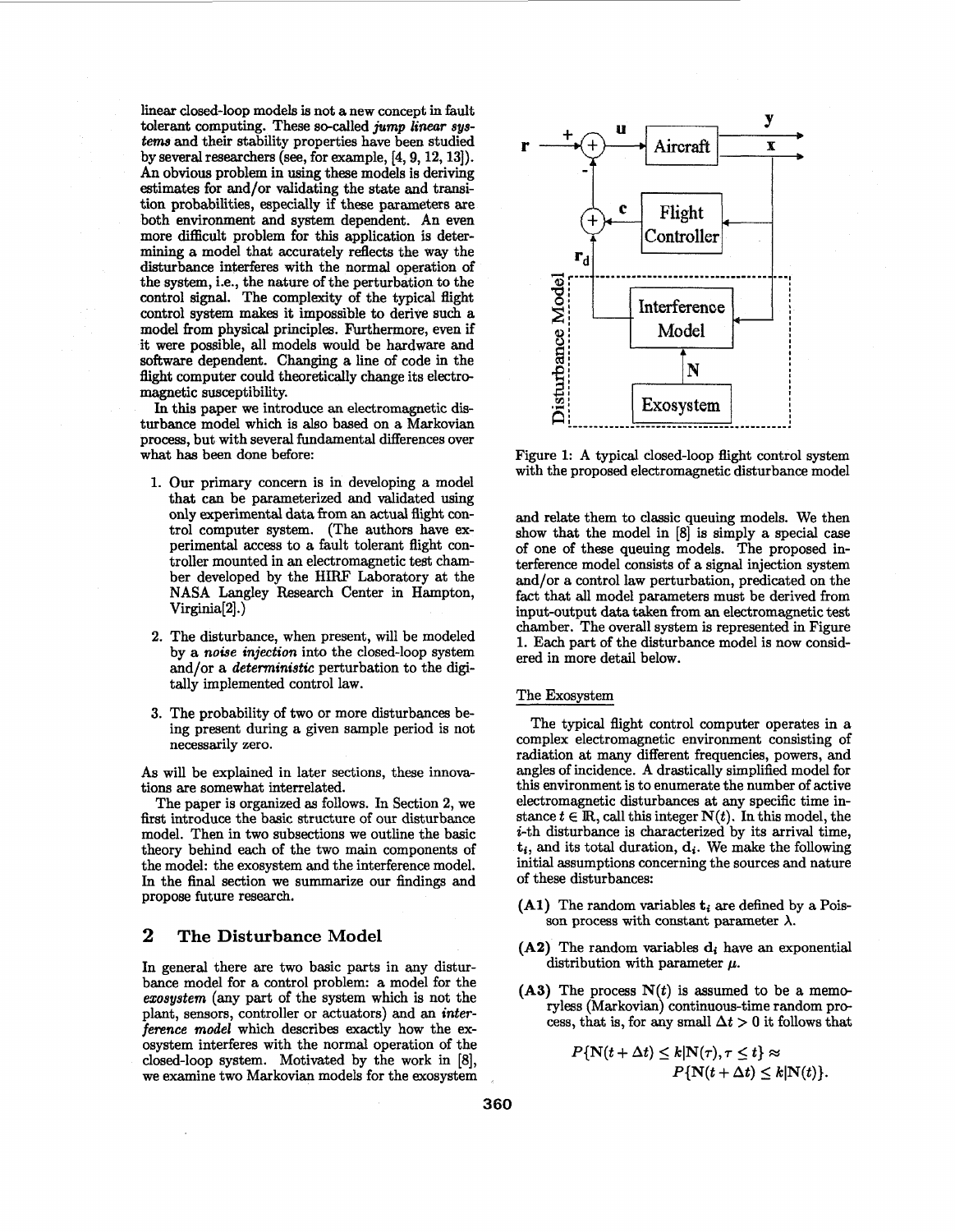

Figure 2: The Markov chain for a typical birth-death process with corresponding birth and death rates  $\beta_k$ and  $\delta_k$ , respectively.

The assumed distribution functions are typical in the vast literature on point processes and renewal pre cesses. They represent in some sense the *most random scenario* when large populations are interacting with limited resources *[lo].* The Markovian assumption describes the higher order statistics of  $t_i$  and  $\overline{d}_i$ , and is somewhat heuristically justified by the fact that the set of all possible radiation sources (radio transmitters, **radar** stations, inicrowave communication antennas, etc.) is usually not coordinated/correlated in any long term fashion. So for the purposes of near term prediction of  $N(t)$ , the present knowledge about the number of active disturbances is **as** good **as** a complete history of the clisturbance activity. But the pre cise way in which **siich** a prediction can be made is not fixed. For example, let  $\beta_k$  ( $k \geq 0$ ) and  $\delta_k$  ( $k > 0$ ) be the Markovian transition probability rates defined by

$$
P\{\mathbf{N}(t + \Delta t) = k + 1 | \mathbf{N}(t) = k\} \approx \beta_k \Delta t \quad (1)
$$
  

$$
P\{\mathbf{N}(t + \Delta t) = k - 1 | \mathbf{N}(t) = k\} \approx \delta_k \Delta t. \quad (2)
$$

These so called *birth* and *death rates* determine the probability of adding or removing a disturbance in the near future given the current number of disturbances. The remaining transition probability rates are taken to be zero so that the set of all transition rates can be represented by a tridiagonal matrix  $\Lambda$ (see Figure *2).* **Now** from *(Al),* it follows directly that  $\beta_k = \lambda$  for all  $k \geq 0$ . But the death rate, for example, could either be fixed and independent of  $k$  $(\delta_k = \delta)$ , in which case the number of current disturbances does not affect the probability that another will be removed in the near future, or the death rate might be proportional to  $k$  ( $\delta_k = k$   $\delta$ ), then a disturbance is more likely to be removed in the near future when *k* is large. The first scenario may seem more heuristically appealing for our application, but we will conjecture shortly that the second may agree better with the observed phenomenon. The following theorem from queuing theory is well known and applicable here [1].

**Proposition 2.1** *The random process N(t), where*   $t \in \mathbb{R}^+$ , is equivalent to the state of a  $(M|M|1)$  queue

*if*  $\beta_k = \lambda$  for  $k \geq 0$  and  $\delta_k = \mu + \lambda$  for  $k > 0$  and *equivalent to the state of a*  $(M|M|\infty)$  *queue if*  $\beta_k = \lambda$ *and*  $\delta_k = k \mu$  *for all*  $k \geq 0$ .

This proposition asserts that *N(t)* is stochastically equivalent to a queue with either one server or **an** infinite number of servers, depending on the way the higher order statistics of  $\mathbf{d}_i$  are specified through the death rate parameters. It should be noted that in queuing theory, the second *'M'* in the Kendall notation  $(M|M|n)$  corresponds to exponentially distributed *services times* rather than *total system time*  (or durations  $\mathbf{d_i}$  as specified in  $(A2)$ ). These are distinct concepts when *n* is finite. When  $n = 1$  it can be shown that if the arrival times and durations are **as** in *(Al)* and **(A2),** then the defacto service times will be exponentially distributed with parameter  $\mu+\lambda$ [lo]. It is also equally well known that the equilibrium state probabilities  $\{p_k : k \geq 0\}$  of a  $(M|M|1)$  queue are geometrically distributed, while for a  $(M|M|\infty)$ queue they are Poisson distributed (see Table 1). In our case, the  $(M|M|1)$  is also ergodic since  $\rho < 1$ , while the  $(M|M|\infty)$  queue is known to always be ergodic [l].

In order to relate the exosystem process, *N(t),*  to the Markovian model in [8], define the (state) events *disturbance absent* and *disturbance exists,* **re**spectively, **as** 

$$
A := \{ N(t) = 0 \} \n E := \{ N(t) > 0 \},
$$

and the corresponding transition events

$$
A \mapsto E := \{ \mathbf{N}(t + \Delta t) > 0 | \mathbf{N}(t) = 0 \}
$$
  

$$
E \mapsto A := \{ \mathbf{N}(t + \Delta t) = 0 | \mathbf{N}(t) > 0 \}.
$$

The equilibrium state probabilities are trivially determined and shown in Table *l.* The transition probability rates can be shown to be: a state probabilities are trived<br>  $\Lambda_{AE}$  =  $\beta_0$ <br>  $\Lambda_{EA}$  =  $\delta_1$   $\frac{p_1}{1-p_0}$ ,

$$
\begin{array}{rcl}\n\Lambda_{AE} & = & \beta_0 \\
\Lambda_{EA} & = & \delta_1 \, \frac{p_1}{1 - p_0},\n\end{array}
$$

which reduce to the expressions given in Table **2** for the specific processes we are considering. Now in the event that disturbances are *raw,* we can assume that the disturbance arrival density  $\lambda$  is small relative to the average duration of a disturbance  $\mu$ . We denote the corresponding state and transition probability rates with either a superscript or subscript *T.*  In the case of the  $(M|M|1)$  queue it turns out that the rare event assumption does not provide any addition simplification (approximations), but it does clarify the *(MlMIoo)* **case a bit. As can be** *seen* **in Tables**  *1* and **2,** the two queue models are virtually identical for rare events, but as  $\lambda$  increases the  $(M|M|\infty)$ queue **is** less likely to be in the E state, **as** is expected. **A** comparison of these results to those in [8] reveals that their exosystem model (the non 'burst model'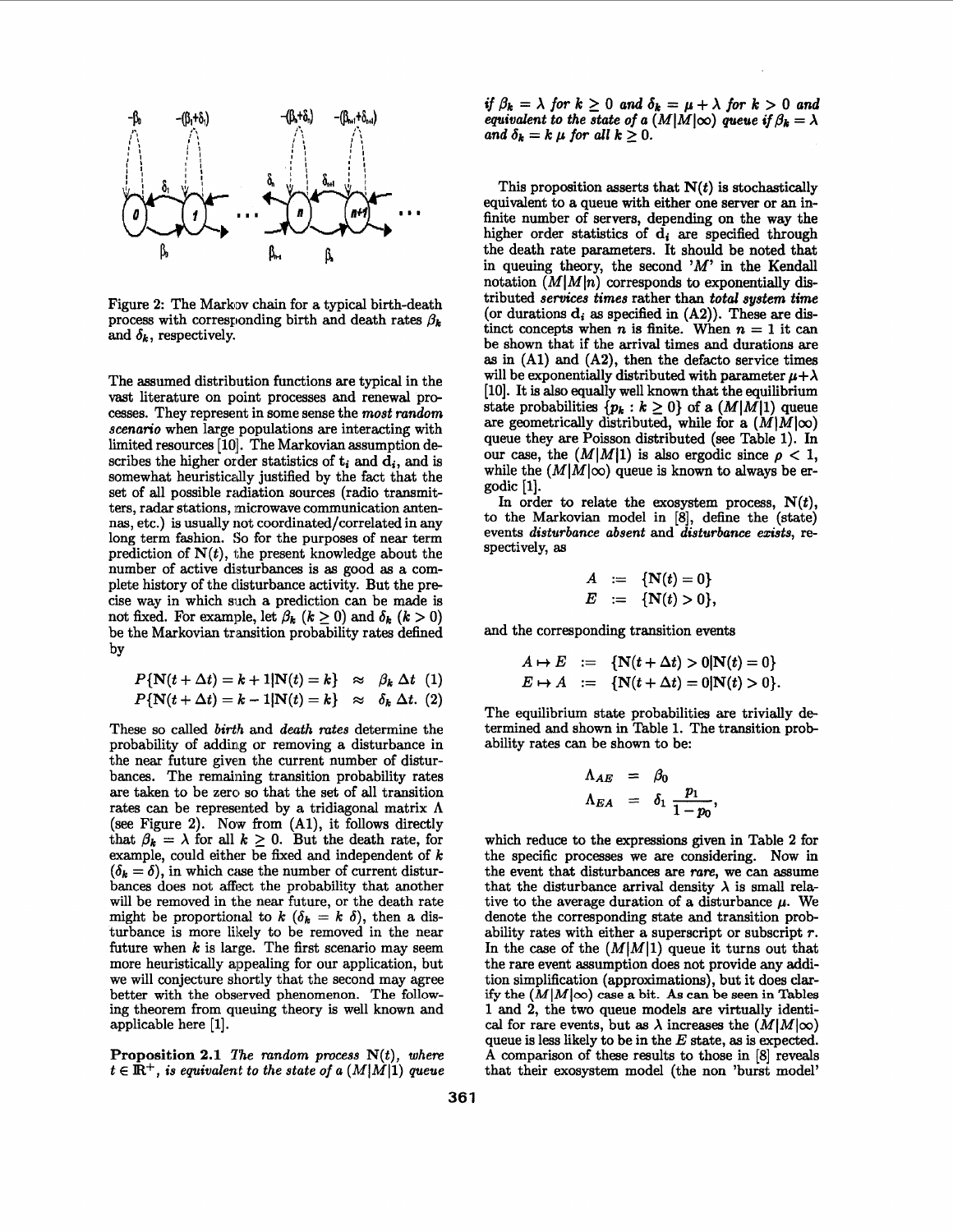|          |                                         | $[M\vert M\vert\infty)$ |
|----------|-----------------------------------------|-------------------------|
|          |                                         |                         |
| $p_k$    | ነ <sub>በ</sub> ቱ<br>$\boldsymbol{\rho}$ |                         |
| P(A)     |                                         |                         |
| P(E)     |                                         |                         |
| $P(A)_r$ |                                         |                         |
| $P(E)$ . |                                         |                         |

Table **1:** Equilibrium state probabilities associated with the single-server and infinite-server queues.

|                   | $M$   $M$   $1$ | $(M\vert M\vert\infty)$ |
|-------------------|-----------------|-------------------------|
| $\Lambda_{k,k+1}$ |                 |                         |
| $\Lambda_{k,k-1}$ | $\mu + \lambda$ | $k \mu$                 |
| $\Lambda_{AE}$    |                 |                         |
| $\Lambda_{EA}$    | μ               | $e^{-\rho}$             |
| $\Lambda_{AE}^r$  |                 |                         |
|                   | u               |                         |

Table **2:** Transition probability rates associated with the single-server and infinite-server queues.

variety) is an  $(M|M|1)$  queue. The problem in using such a model is that the notion of *service time* in our application has no obvious interpretation or rele vance. The disturbances applied to a flight controller are not being *serviced* by the computer, and thus system time and service time should be synonymous. It is for this reason that we conjecture that the statistics of  $N(t)$  are more likely to be equivalent to those of a  $(M|M|\infty)$  queue, where indeed service time and system time are always equivalent.

#### The Interference Model

can be modeled by the sampled-data system We assume the aircraft in a specific flight regime

$$
x(i + 1) = Ax(i) + Bu(i)
$$
  

$$
y(i) = Cx(i),
$$

where  $A \in \mathbb{R}^{n \times n}$ ,  $B \in \mathbb{R}^{n \times m}$  and  $C \in \mathbb{R}^{p \times n}$ . When no radiation is present, the nominal closed-loop sys-<br>tem with  $u = r - Fx$  will be denoted by  $(A_0, B, C)$ . **Now define the interference mapping as** 

$$
\mathcal{I} : Z^+ \mapsto \mathbb{R}^{m \times n} \times \mathbb{R}^{m \times m} \times [0,1]
$$
  
 :  $k \mapsto (\Delta F_k, G_k, p_k^*),$ 

where  $Z^+ := \{0, 1, 2, \ldots\}$  and  $\Delta F_k$  denotes the perturbation to the nominal state space gain matrix applied with probability  $p_k^*$  when  $N(t) = k$ . The matrix  $G_k$  is a weighting of the disturbance sequence  $\{r_d(i) : i \in \mathbb{Z}^+\}$  that is injected into the closed-loop also with probability *pi.* (For our *linear* plant model, closed-loop stability will not be affected by this noise injection.) Let  $\theta(i)$  denote the sampled exosystem

state  $N(t)$ , i.e.,  $\theta(i) = N(i)$ , where *T* is the sampling period. If  $T$  is small then this discrete-time Markov process can be characterized by the transition probability matrix  $P = e^{\Lambda T} \approx I + \Lambda T$ . Now when  $N(t) = k$ , the probability of an upset condition is  $p_k^*$ . Thus we can define a second discrete-time Markov process  $\{\tilde{\theta}(i) : i \in \mathbb{Z}^+\}$  consisting of two states for each state of  $\{\theta(i) : i \in Z^+\}$ . We use the convention that

$$
\tilde{\theta}(i) = \left\{ \begin{array}{rcl} \textrm{even} \,\,\ell \in Z^+ & : & \textrm{no upset and} \,\,\theta(i) = \frac{\ell}{2} \\ \textrm{odd} \,\,\ell \in Z^+ & : & \textrm{upset and} \,\,\theta(i) = \frac{\ell-1}{2} \end{array} \right. .
$$

It can be easily verified that the corresponding transition probability matrix is

$$
\tilde{P}=(P\otimes \Pi_2)\cdot diag(1-p_0^*,p_0^*,1-p_1^*,p_1,\ldots),
$$

where  $\otimes$  denotes the Kronecker product and  $\text{II}_2 \in$  $\mathbb{R}^{2\times 2}$  is a matrix with a one in every entry. With this setup, the closed-loop input assumes the form

$$
\mathbf{u}(i) = r(i) - \left( F + \Delta F_{\tilde{\theta}(i)} \right) \mathbf{x}(i) + G_{\tilde{\theta}(i)} \mathbf{r}_d(i)
$$

yielding a family of closed-loop systems

$$
\mathbf{x}(i+1) = A_{\tilde{\theta}(i)}\mathbf{x}(i) + B_{\tilde{\theta}(i)}\mathbf{r}_d(i) + Br(i)
$$
  
\n
$$
\mathbf{y}(i) = C\mathbf{x}(i),
$$
 (3)

where for  $\ell \in Z^+$ :

$$
A_{\ell} = \begin{cases} A - BF & : \ell \text{ even} \\ A - B(F + \Delta F_{\ell}) & : \ell \text{ odd} \end{cases}
$$
  

$$
B_{\ell} = \begin{cases} 0 & : \ell \text{ even} \\ BG_{\ell} & : \ell \text{ odd.} \end{cases}
$$

The following stability definition and related thee rems for this particular class of systems have been adapted from **[4]** assuming that:

- **(A4)**  $\tilde{\theta}(i) \approx \hat{\theta}(i)$ , a *finite* state Markov chain with  $\bar{\ell}$ states, transition probabilities  $\hat{P}$  and initial distribution *v.*
- (A5) The initial state  $x(0) = x_0$  is a second-order random variable.
- **(A6)**  $\{r_d(i) : i \in \mathbb{Z}^+\}$  is a second-order independent wide sense stationary sequence of random variables with mean *T* and covariance matrix *R.*
- (A7) The random variables  $x_0$  and  $\{\hat{\theta}(i) : i \in Z^+\}$ are independent of  ${r_d(i) : i \in Z^+}.$

The approximation in **(A4)** is in the following sense: if the equilibrium probability of having  $N(t) > \bar{k}$  is small for some  $\bar{k} > 0$  then truncating the state space to the first  $\bar{k}$  states, including the zero state, yields approximately the same model stochastically. Note  $\hat{P}$  is equivalent to the upper left  $(2\bar{l} \times 2\bar{l})$  submatrix of  $\tilde{P}$  where  $\bar{\ell} = 2\bar{k}$ .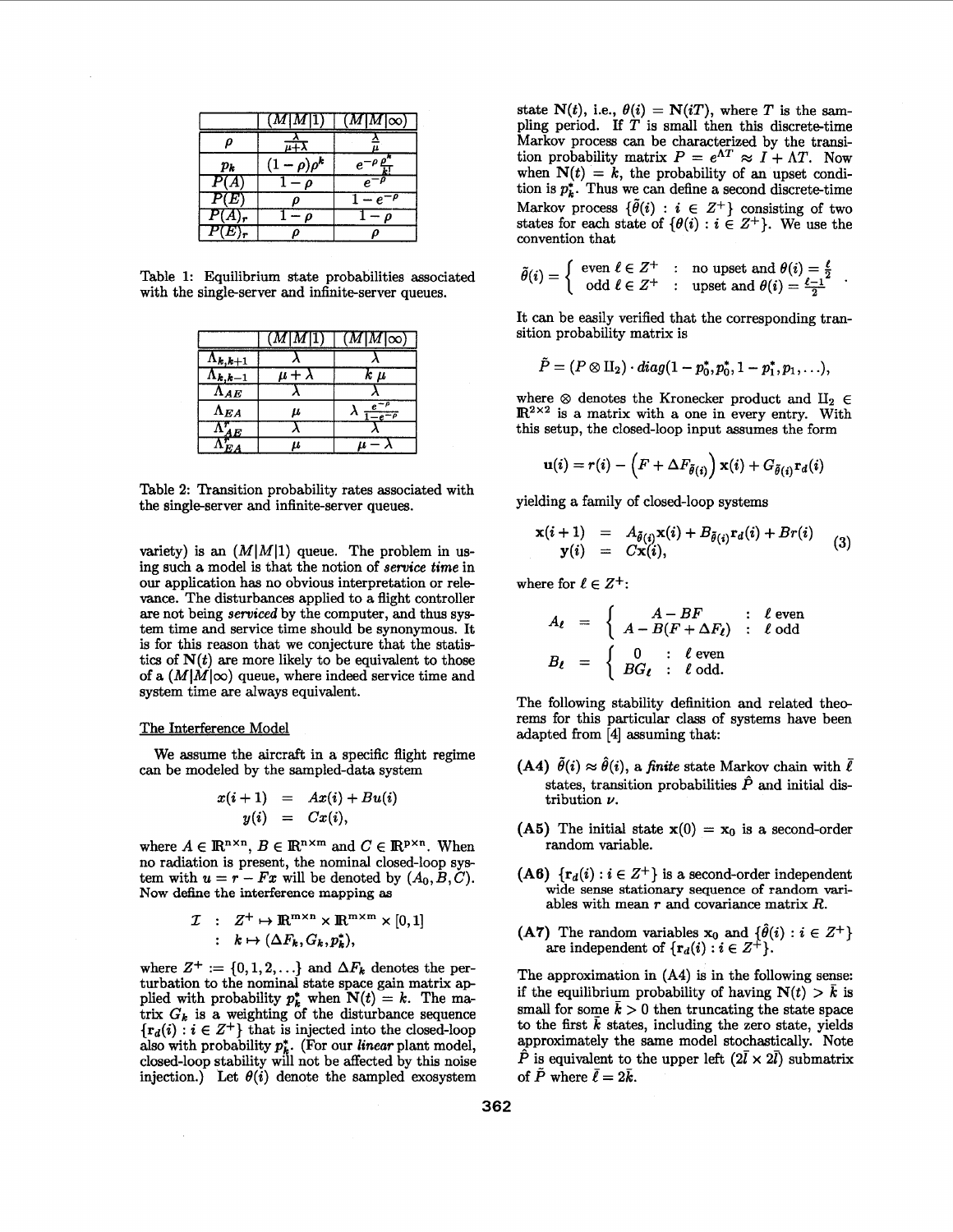**Definition 2.1** *The system (3) with*  $r(t) \equiv 0$  *is* **mean square stable** *if for any initial condition* $\mathbf{x}_0$ **,** *initial distribution v, and input disturbance*  ${r_d(i)}$ :  $i \in \mathbb{Z}^+$  *satisfying (A4)-(A7) there exists a matrix*  $Q \in \mathbb{R}^{n \times n}$  *not depending on*  $\mathbf{x}_o$  *such that* 

$$
||Q(i) - Q|| \to 0 \text{ as } i \to \infty,
$$

*where*  $Q(i) := E(\mathbf{x}(i)\mathbf{x}^T(i)).$ 

**Theorem 2.1** *If the system (3) with*  $r(t) \equiv 0$  *is mean square stable then there exists a vector*  $q \in \mathbb{R}^n$ *such that* 

$$
||q(i) - q|| \to 0 \text{ as } i \to \infty,
$$

*where*  $q(i) := E(\mathbf{x}(i)).$ 

**Theorem 2.2** *The homogenous version of system*  **(3)** 

$$
\mathbf{x}(i+1) = A_{\hat{\theta}(i)} \mathbf{x}(i)
$$

*is almost surely convergent to 0, i.e.,*  $x(i) \rightarrow 0$  *w.p. 1*  $as i \rightarrow \infty$ .

**Theorem 2.3** *The system (3) with*  $r(t) \equiv 0$  *is meansquare stable if and only if the spectral radius of* 

$$
A_1:=(\hat{P}^T\otimes I_{n^2})diag(A_0\otimes A_0,A_1\otimes A_1,\ldots,A_{\bar{\ell}-1}\otimes A_{\bar{\ell}-1})
$$

*is strictly less than one.* ( $I_{n^2}$  *is the*  $n^2 \times n^2$  *identity matrix.)* 

These results clearly illustrate the advantages of using the mean square stalility concept. It is easy to test for, it implies stability of the mean dynamics, and it yields almost sure asymptotic stability of the **zero**input state space trajectories. These ideas are further illustrated in the following simple example.

**Example 2.1** We consider the *rare event* scenario discussed in the previous section, where  $\lambda$  is taken to be small relative to  $\mu$ . According to Table 1,  $p_k \approx 0$ for  $k > 1$ , and thus the finite state Markov chain  $\hat{\theta}(i)$ corresponding transition probability matrix is

for 
$$
k > 1
$$
, and thus the finite state Markov chain  $\theta(i)$   
has  $\bar{\ell} = 2\bar{k} = 4$  states. In Kronecker notation, the  
corresponding transition probability matrix is  

$$
\hat{P} = \left( \begin{bmatrix} 1 - \lambda T & \lambda T \\ \mu T & 1 - \mu T \end{bmatrix} \otimes \begin{bmatrix} 1 & 1 \\ 1 & 1 \end{bmatrix} \right).
$$

$$
diag(1 - p_0^*, p_0^*, 1 - p_1^*, p_1^*).
$$

We next make the simplifying assumptions that  $p_0^* =$  $0, p_1^* = 1$ , and  $A_0 = A_1 = A_2$ , so that

$$
A_1 = \begin{bmatrix} (1 - \lambda T)(A_0 \otimes A_0) & (1 - \lambda T)(A_0 \otimes A_0) \\ 0 & 0 \\ 0 & 0 \\ \lambda T(A_0 \otimes A_0) & \lambda T(A_0 \otimes A_0) \\ \mu T(A_0 \otimes A_0) & \mu T(A_3 \otimes A_3) \\ 0 & 0 & 0 \\ (1 - \mu T)(A_0 \otimes A_0) & (1 - \mu T)(A_3 \otimes A_3) \end{bmatrix}
$$

Now consider the first order case,  $n = 1$ , where  $a_0 :=$  $A_0$  and  $a_3 := A_3$ . A direct calculation of the spectrum of  $A_1$  (again assuming that  $T^2 \approx 0$ ) gives

$$
\sigma(\mathcal{A}_1)=\{0,0,(1-\lambda T)a_0^2,(1-\mu T)a_3^2\}.
$$

Hence the spectral radius of  $A_1$  is

$$
r_{\sigma}(\mathcal{A}_1) = \max \{(1 - \lambda T)a_0^2, (1 - \mu T)a_3^2\}.
$$

Since by design we normally have  $(1 - \lambda T)a_0^2 \approx a_0^2$ **1,** it follows from Theorem **2.3** then that the closedloop system will be mean square stable if and only if

$$
(1-\mu T)a_3^2<1,
$$

or equivalently,

$$
P(E \mapsto E) \approx 1 - \mu T < \frac{1}{a_3^2}.
$$

(Here we have defined the event  $E \mapsto E = \{N(t +$  $T$ ) > 0|N(t) > 0}.) If  $a_3$  is stable then there is no upperbound on the *persistence* of the radiation from sample to sample. But in the case of an unstable perturbation, there is clearly an inverse relationship be tween *how* unstable the perturbed system can be and the average duration of rare radiation events. Such a relation could obviously be exploited to robustify the stability of the closed loop system to this type of phenomenon.

In **an** experimental setting like the one that **exists**  at the NASA Langley Research Center, the exosystem can be completely controlled by the test *cham*ber operator. That is, the event **arrivals,** durations, and intensities are routinely preprogrammed into a test run. **As** mentioned in the introduction, some statistical characterization of radiation events in the atmosphere exists in the literature, though not quite in the direct form required for parameterizing our exosystem model. **For** example, one may think of radiation intensity **(as** measure by the field strength) to be some measure of the number of active sources  $(i.e, N(t))$ , but in practice the intensity is more continuous in nature, so that our queue states act **as** a quantization of the actual phenomenon. However, in a controlled laboratory environment, discrete radiation levels are easily programmed. So from the point of view of the exosystem model development, the real open question is how to take existing environmental data (or create new data) and map it over to some realistic laboratory test configuration. Of course, an advantage of the laboratory setting is that severe radiation environments can also be created to test the upperbound on the electromagnetic susceptibility of a given component even though such environments **are not likely to be found in nature.** 

Parameterizing the interference model is a considerably more difficult problem. This is mainly due to the fact that getting direct access to internal computer data, frame by frame, and computing control law perturbation statistics is a very formidable task.